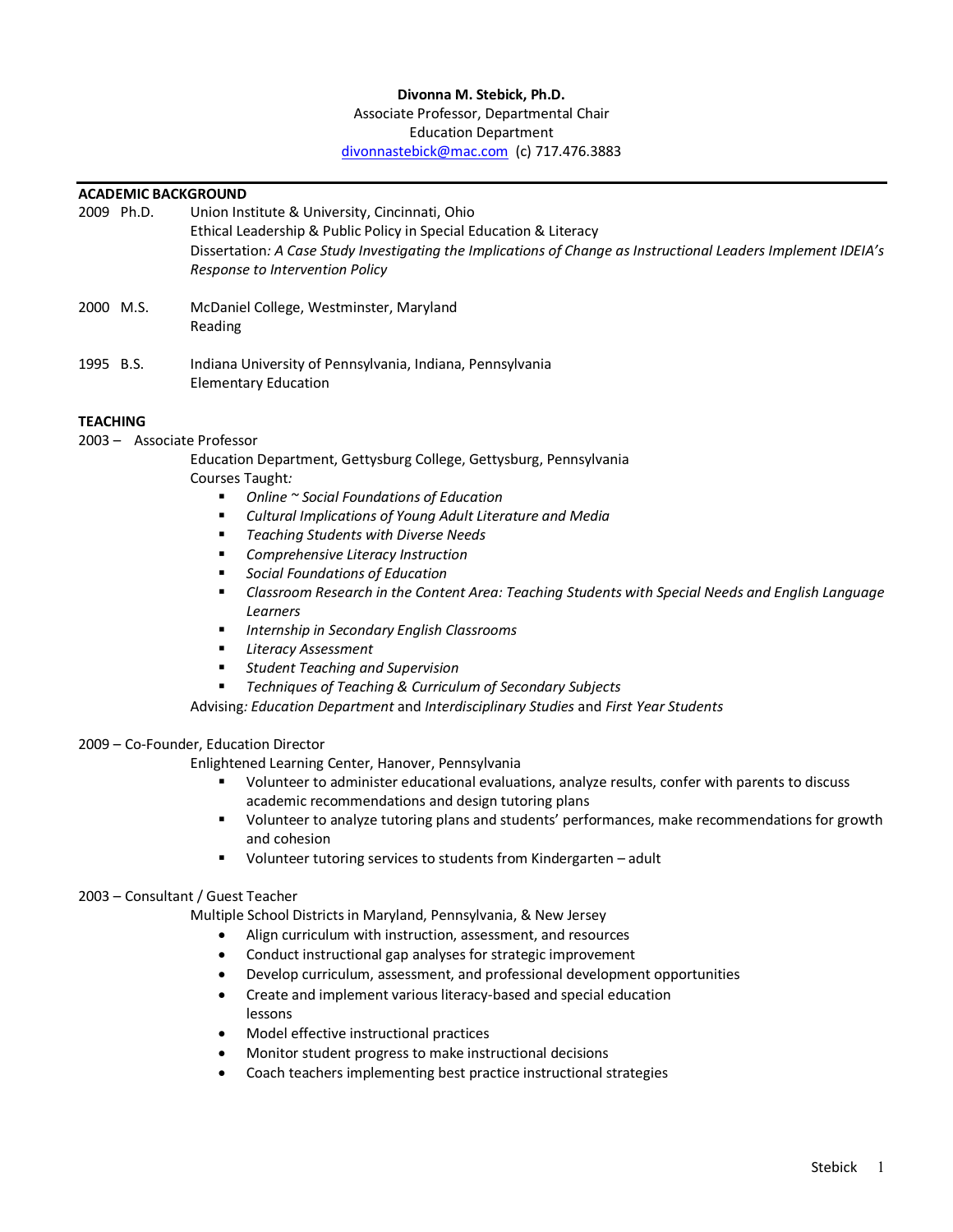| $2000 - 2008$ | Adjunct Instructor                                                                   |
|---------------|--------------------------------------------------------------------------------------|
| $2016 - 2017$ | Graduate Reading Program, McDaniel College, Westminster, Maryland<br>Courses Taught: |
|               | Comprehensive Literacy Instruction<br>п                                              |
|               | Materials for Balanced Reading Instruction<br>٠                                      |
|               | Early Literacy: Approaches for the Classroom<br>٠                                    |
| $2002 - 2007$ | Adjunct Instructor & Consultant                                                      |
|               | Johns Hopkins University, Baltimore, Maryland                                        |
|               | Developed Student Compass Instructional Strategy Bank                                |
|               | <b>Blended Learning Courses Taught:</b>                                              |
|               | Effective Literacy Interventions                                                     |
|               | Assessment & Instruction within the Elementary Classroom<br>$\bullet$                |
|               | <b>Content Area Reading</b><br>٠                                                     |
| $2000 - 2003$ | Integrated Language Arts Specialist & Literacy Coach                                 |
|               | Hampstead Elementary School, Carroll County Public Schools, Maryland                 |
| $1999 - 2000$ | Summer Reading Clinic Supervisor                                                     |
|               | McDaniel College, Westminster, Maryland                                              |
| 1999          | Voyager Program Instructor                                                           |
|               | Carroll Community College, Westminster Maryland                                      |
| $1995 - 2000$ | <b>Fifth Grade Teacher</b>                                                           |
|               | Robert Moton Elementary School, Carroll County Public Schools, Maryland              |
| $1995 - 2002$ | <b>Private Tutor</b>                                                                 |
|               | Manchester, Maryland and Hanover, Pennsylvania                                       |
| 1995          | First Grade Teacher                                                                  |
|               | Fort Pitt Elementary School, Pittsburgh, Pennsylvania                                |

# **SELECTED PEER REVIEWED PUBLICATIONS**

Stebick, D.S. & Althoff, L. (under review). Intervention History in the Making: Accelerating At-Risk Students' Achievement. *Principal Leadership.*

Stebick, D. S. & Coursey, E. (under review). GPS for Young Adults: Navigating Identity Development via YA Literature. In Ginsberg, R. & Glenn, W. J. (Eds.), *Engaging Critically with Multicultural Young Adult Literature in the Secondary Classroom.*

Stebick, D.S. (under revision). We have kindled more than a fire: Motivating Metacognitive Milliennials. *Action in Teacher Education.*

Hart, J. ('04) & Stebick, D. S. (2016). Making the Invisible, Visible: RtI and Reading Comprehension. *New England Reading Association Journal, 51*(2), pp. 43-56*.*

Stebick, D.S., Wertzberger, J., Flora, M.E. ('13), & Miller, J. ('13) (2015). Assessing the Research Process Improves the Product: Results of a Faculty-Librarian Collaboration. *Journal of Learning Development in Higher Education. 8*(March), pp.1-20

Stebick, D.S., McCullough, B., & McKowen, J. (2015). Promoting literacy growth through literature circles in second grade. *The Reading Professor, 37*(1), pp. 19-22.

Robinson, C.S. & Stebick, D.S. (2014). Peer reviewed paper: *Importance of Media Literacy Instruction: An Investigation of Gay & Lesbian Youth in Popular Television*, presented at American Education Research Association, Philadelphia, PA.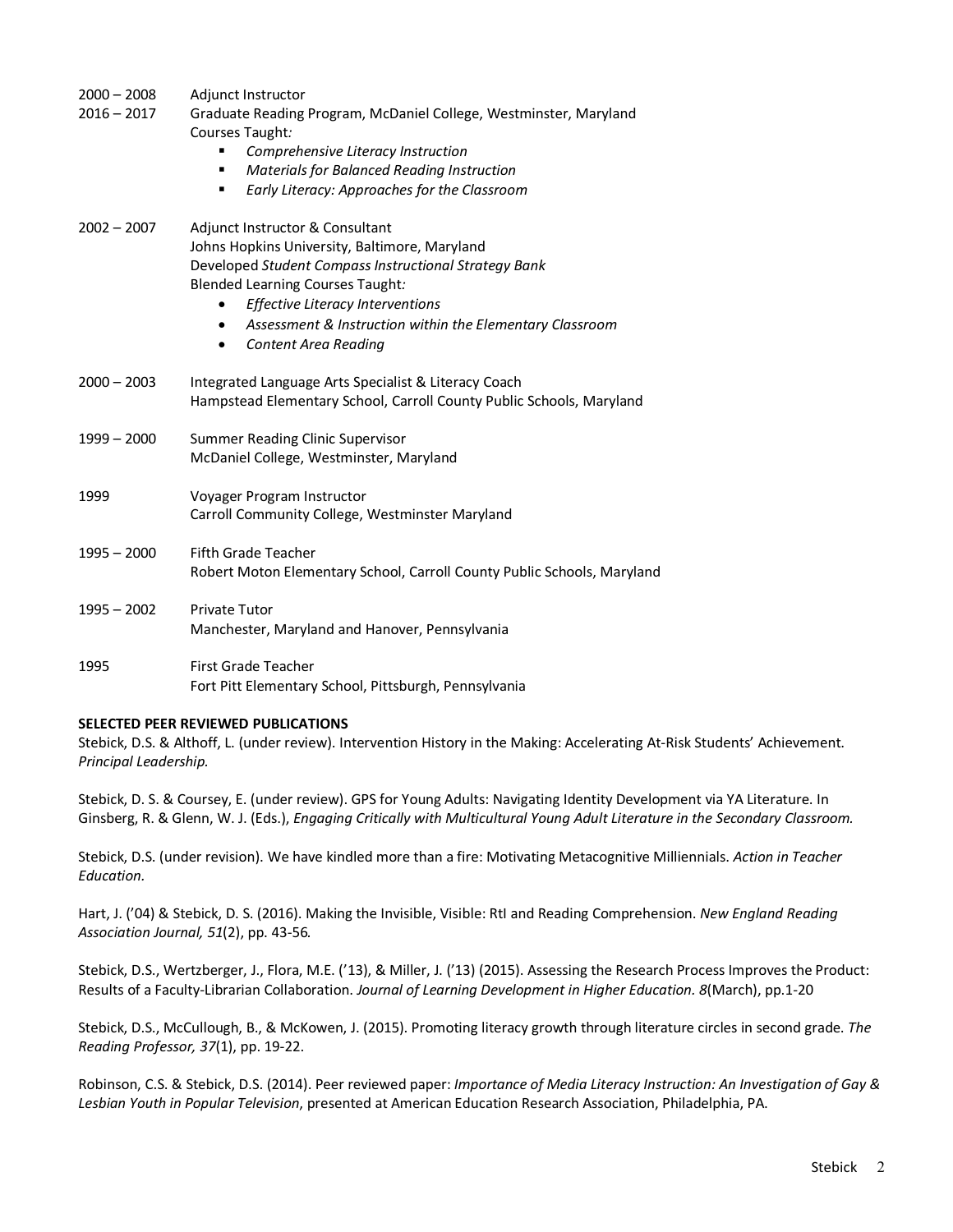Paxton, M.S., Stebick, D.S. & Marinak, B.A. (2014). The professional learning motivation profile (PLMP): A tool for assessing instructional motivation. *Educational Practice and Reform.*

Stebick, D.S. & Nichols, C.N. (2014). Language of Harry's Wizards: Authentic Vocabulary Instruction. *New England Reading Association Journal,49*(1), pp. 63-73*.*

Rinke, C.R. & Stebick, D.S. (2013). Not just learning about it, but actually doing it: The evolution of a teacher inquiry culture. *Action in Teacher Education, 35 (*1), pp. 72-84*.*

Stebick, D.S. & Paxton, M.S. (2013). Bridging the Gap: 21<sup>st</sup> century media meets theoretical pedagogical literacy practices. In H. Lim & F. Sudweeks (Eds*.*), *Innovative Methods and Technologies for Electronic Discourse Analysis.* Hershey, PA: IGI Global.

Stebick, D.S., Paxton, M.S. (2012). Peer reviewed paper: *Examining the 21st Century Classroom: Vision Statements from Pre-Service Teachers,* Association of Literacy Educators and Researchers, Grand Rapids, MI.

Paxton, M.S., Stebick, D.S. & Marinak, B.A. (2012). Peer reviewed paper: *Three Pathways, One Destination*, presented at Association of Supervision & Curriculum Development Annual Conference, San Francisco, CA.

Stebick, D.S., Rinke, C.R., Fedeles, M. M., & Kowalsky, L.A. (2010). Building evidence-based teacher education through a continuum of classroom-centered reflective practices. In G. Park, H.P. Widodo, & A. Cirocki (Eds.), *Observation of teaching: Bridging theory and practice through research on teaching.* Munich, Germany: Lincom Europa.

Rinke, C.R., Stebick, D.M., Schaeffer, L.A., & Gaffney, M.E. (2009). Using blogs to foster inquiry, collaboration, and feedback in pre-service teacher education. In C.R. Payne (Ed.), *Information Technology and Constructivism in Higher Education: Progressive Learning Frameworks* (pp. 303-318). Hershey, PA: IGI Global.

Dittrich, C., Pool, J., Stebick, D. & Weigler, E. (2008). *Revisiting on-line discussion as practice for reflective thinking in three sequential classes* published (and presented) as part of conference proceedings*,* Hawaii International Conference on Education, Honolulu, Hawaii.

Stebick, D.M. (2007). Information overload in content area reading. *Journal of Content Area Reading, 4*(1), 34-56.

Stebick, D., Pool, D., & Pool, J. (2007). A reading apprenticeship model for improving literacy: A preservice case study. *Pennsylvania Reads: Journal of the Keystone State Reading Association, 7*(1), 41-52.

Stebick, D.M. & Dain, J.M. (2007). *Comprehension Instruction for your K-6 Literacy Classroom: Thinking Before, During, and After Reading*, Corwin Press, Thousand Oaks, CA.

#### **SELECTED PEER REVIEWED & INVITED PROFESSIONAL PRESENTATIONS**

Stebick, D.S., Course, E. ('17). (2017). Peer reviewed Paper: *Young Adults Use Literature to Navigate through Identity Crises.*  presented at Association of Literacy Educators and Researchers Conference, St. Petersburg, FL.

Stebick, D.S., Hart, J. ('04), Baker, C. (2016). Peer reviewed paper: *Systematic Anecdotal Records: A Journey through Teacher Reflections,* presented at Association of Literacy Educators and Researchers Conference, Myrtle Beach, SC.

Stebick, D.S. & Modla, G. (2015). Peer reviewed paper: *The Effects of Pre-Service Teachers' Participation in Structured, Student-Led, Online Literature Discussion Groups on the Quality of their Reponses, their Comprehension, and their Acceptance of Autistic Students,* presented at Association of Literacy Educators and Researchers Conference, Costa Mesa, CA.

Stebick, D.S. (2014). Peer reviewed paper: *Take Charge! Engaging Metacognitive Adolescents in Multiple Literacies,* presented at Association of Literacy Educators and Researchers Conference, Del Ray Beach, FL.

Stebick, D.S., Ruff, C., West, R. ('14). (2014). Peer reviewed presentation: *iPad / Mobile Learning Strategies: iLearn, iPractice, and iEvaluate,* presented at the Conference on Higher Education Pedagogy, Blacksburg, VA.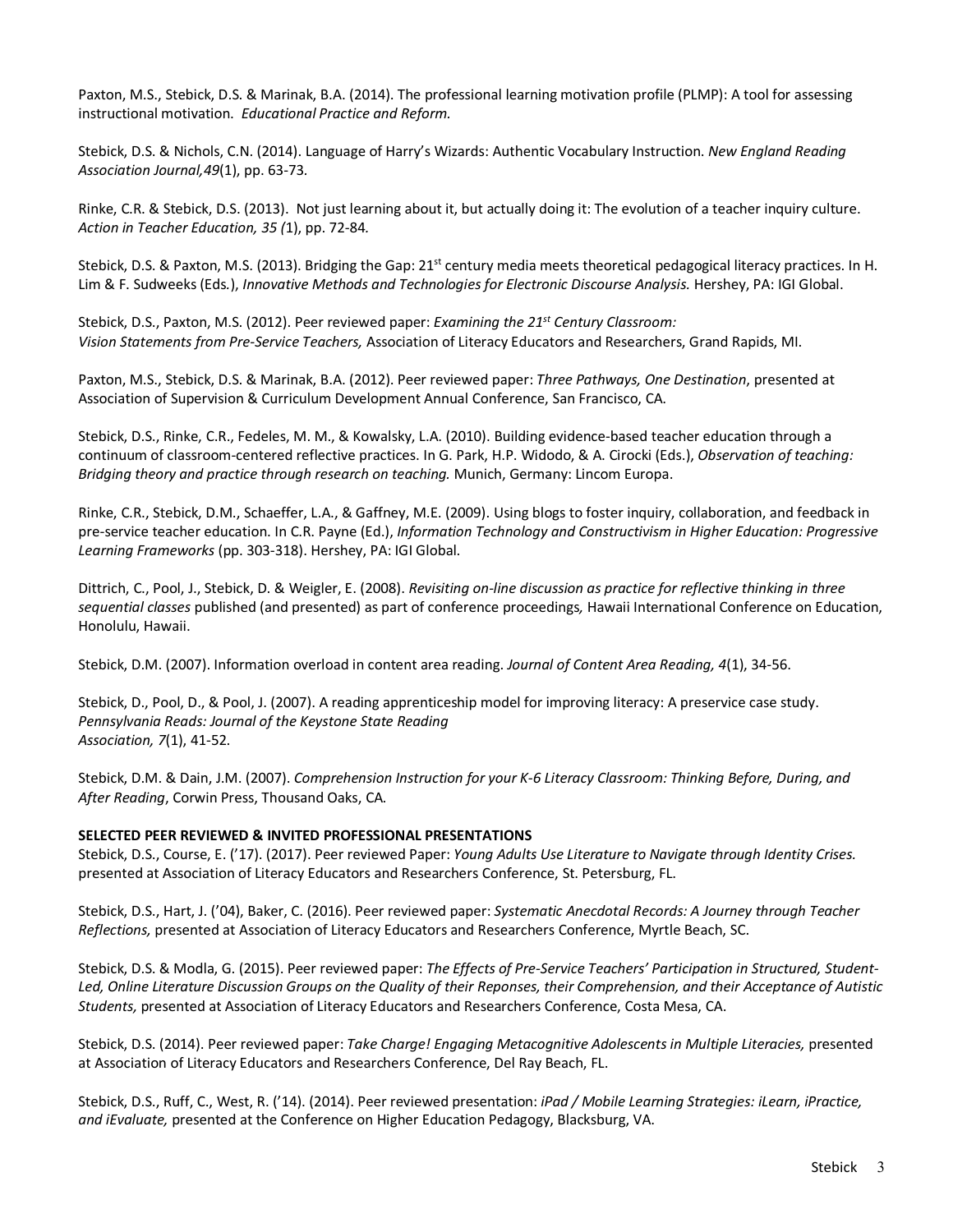Stebick, D.S., McCullough, B. & McKowen, J. (2013). Peer reviewed presentation: *Time to Chat it Up in Second Grade Literature Discussion Groups*, presented at Association of Literacy Educators and Researchers Conference, Dallas, TX.

Stebick, D.M. (2009). Invited faculty development: *Implementing Effective, Reflective Teaching Practices in Higher Education*, facilitated at DePaul University, Chicago, IL.

Stebick, D.M. (2009). Invited panelist: *A Case Study Investigating the Implications of Change as Instructional Leaders Implement IDEIA's Response to Intervention Policy*, presented at the Policy Leaders Forum, Cincinnati, OH.

Stebick, D.M. (2007). Invited keynote: *Making the Invisible, Visible*, presented at the International Reading Association's Southwest Regional Conference in Little Rock, AR.

Stebick, D.M. (2007). Invited keynote: *Effective Vocabulary Instruction*, presented at the Keystone State Reading Association's Annual Conference, Hershey, PA.

Stebick, D.M. (2007). Invited keynote: *Making the Invisible, Visible*, presented at the Spring Festival of Children's Literature, Frostburg, MD.

Stebick, D.M. (2007). Invited keynote: *Phun with Phonics*, presented at Carroll County's Professional Development Day, Westminster, MD.

#### **GRANTS AND AWARDS**

- **Community Based Learning Fellow,** Gettysburg College, 2016-Present
- **Bailer Award,** McDaniel College, 2014
- **International Faculty Seminar – India - Participant**, Gettysburg College, 2014
- **Academic Technology Fellow,** Gettysburg College, 2014-2015
- **Andrew Mellon Blended Learning Fellow,** Central Pennsylvania Consortium, 2014-2015
- **PEPPer Service Award,** South Western School District, 2014, 2010
- **Association for Study of Higher Education, Graduate Student Public Policy Research Grant,** Louisville, KY; November 2007
- **Council for Exceptional Children Graduate Student Research Award,** Louisville, KY; April 2007

#### **Service to the College**

- Department Chair, 2017 Present
- Campus Climate Study Implementation Group, 2016 Present, Chair 2016 Present
- JCCT & L Board Member, 2016 Present
- Climate Study Committee, Fall 2015 2016
- IDI Committee, QA, Spring 2015 Present
- Education Technology Committee, Chair, Fall 2014 Spring 2017
- Online Course Evaluation Tool Committee, Fall 2016 Present
- Faculty-IT Liaison to Board of Trustees, Fall 2014 Present
- Alpha Delta Pi Faculty Advisor, Fall 2014 2018
- Innovation Strategic Planning Working Group, Fall 2015 Spring 2016
- Technology Advisory Committee, Fall 2013
- JCCT & L Mentor Fall 2013 Present
- Certification Officer, 2004 2013
- Chaired Education Department Tenure Faculty Search Fall 2010 Spring 2011
- Faculty Searches 2006, 2007, 2008, 2009, 2010, 2011, 2012, & 2013
- Founding Faculty Advisor for Autism Speaks U, Fall 2011 2016
- Founding Kappa Delta Pi Education Honors Society Faculty Advisor, Spring 2012 Present
- Honor Commission Faculty Member, 2010 2013